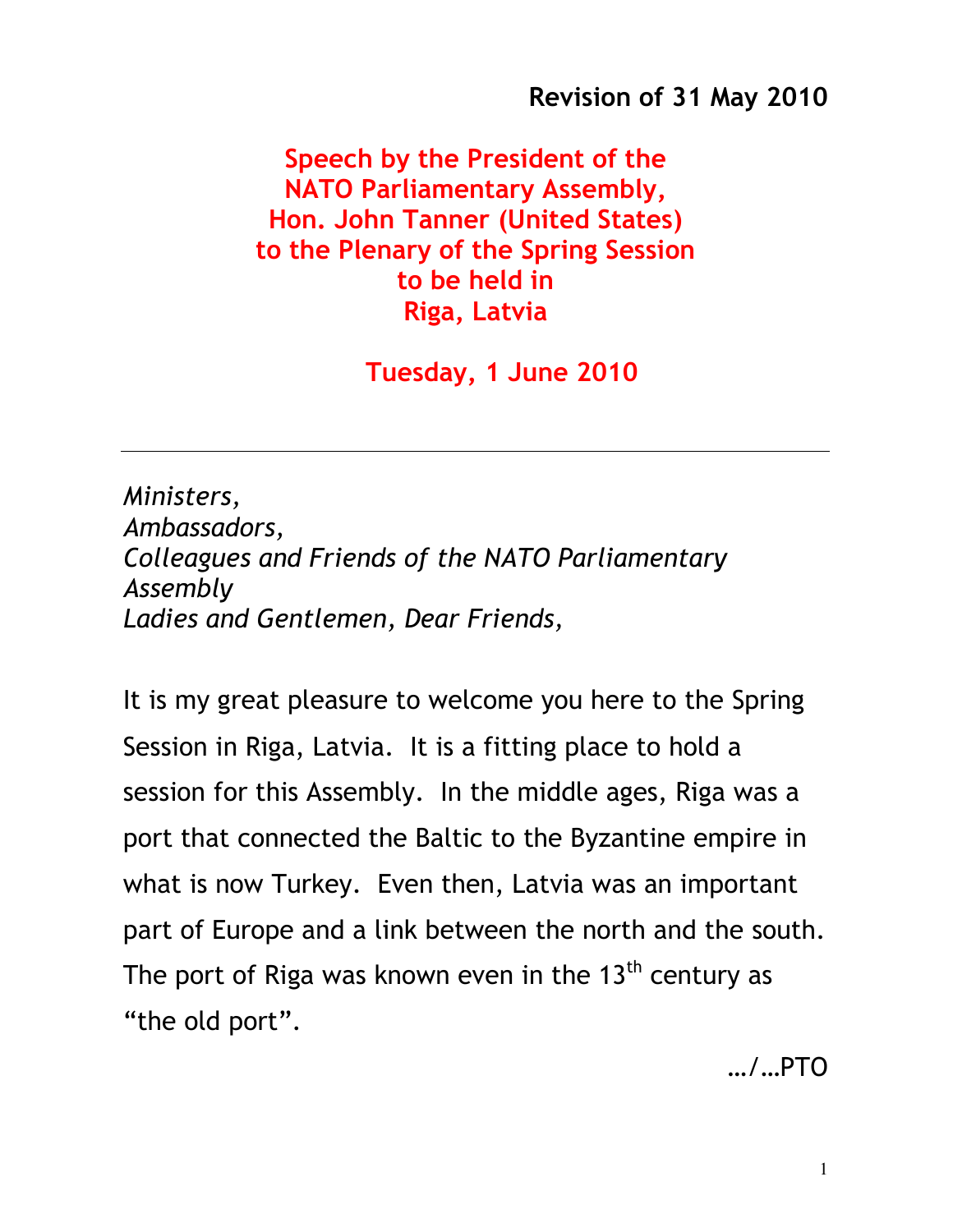Latvia is a small country, but it makes significant contributions to Alliance. This is especially true in Afghanistan, where Latvian troops continue to serve valiantly. In fact, the same can be said of Latvia's Baltic neighbours, both countries that have small populations, but contribute substantially in international affairs.

As a sports fan, I like to think of the Alliance and the importance of these contributions in terms of teamwork. We are "Team NATO," if you will. For the team to win, each individual team member must do his or her part, no matter how big or how small. In the end, it's not important how successful each of us is individually, but what each individual contributes to the success of the team.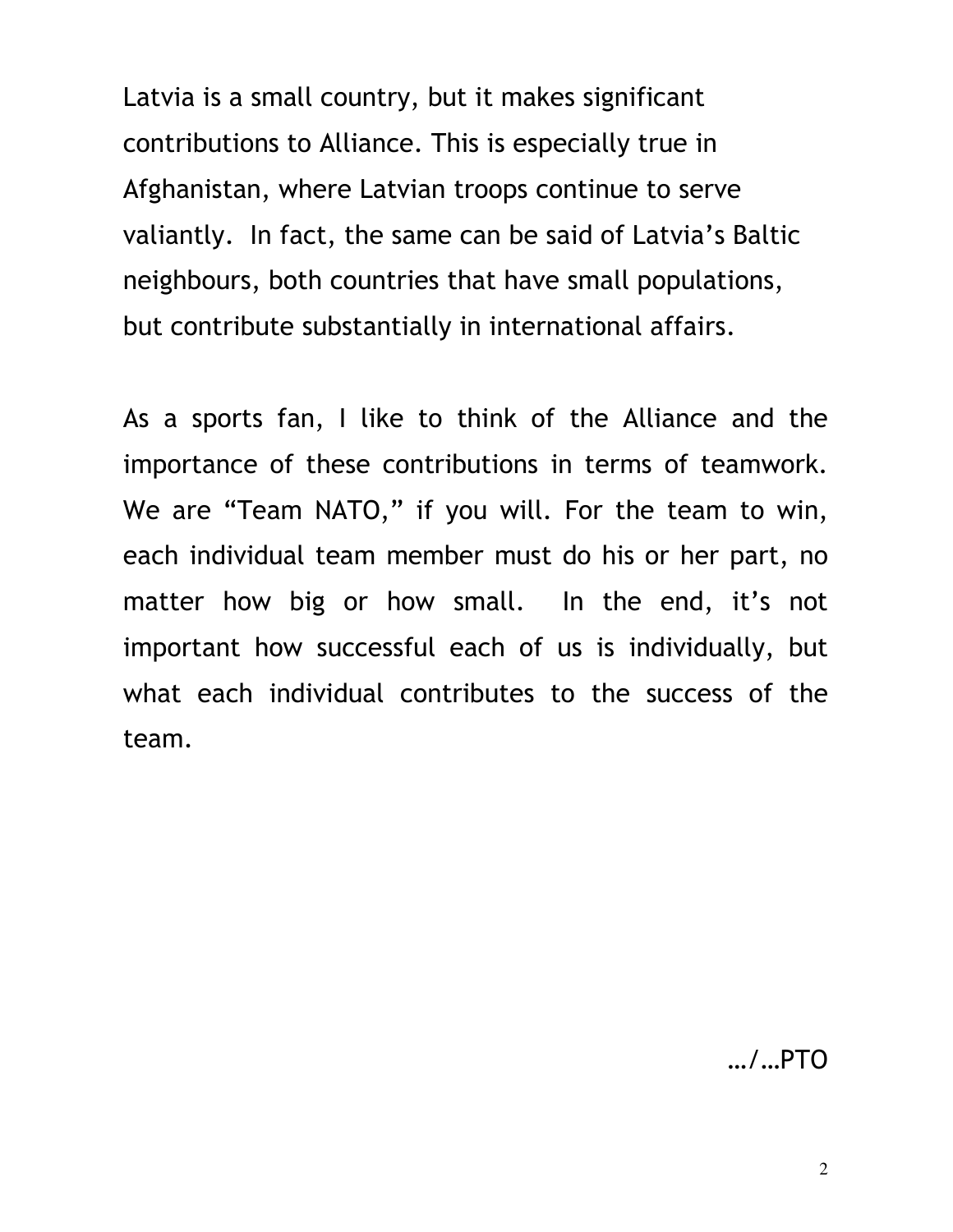There are no doubt many issues I could address today, but there are several points I would like to underline in the next few minutes. I am pleased to say that NATO is making progress on a new Strategic Concept and I look forward to hearing the Secretary General's comments on this later in the morning. The NATO Parliamentary Assembly delivered its contribution to this project in early April and I would like to thank all of you, and particularly Special Rapporteur Sven Mikser, for your contributions. Two weeks ago the Group of Experts chaired by Madeleine Albright delivered their report to the Secretary General and I think the two reports are very complementary documents.

This demonstrates that there is a strong consensus on the critical points: reaffirming our commitment to Article 5; preparing for new threats; and strengthening our partnerships, to underline just a few. But I would like to highlight one of the recommendations in our report and offer some thoughts as to how we move forward.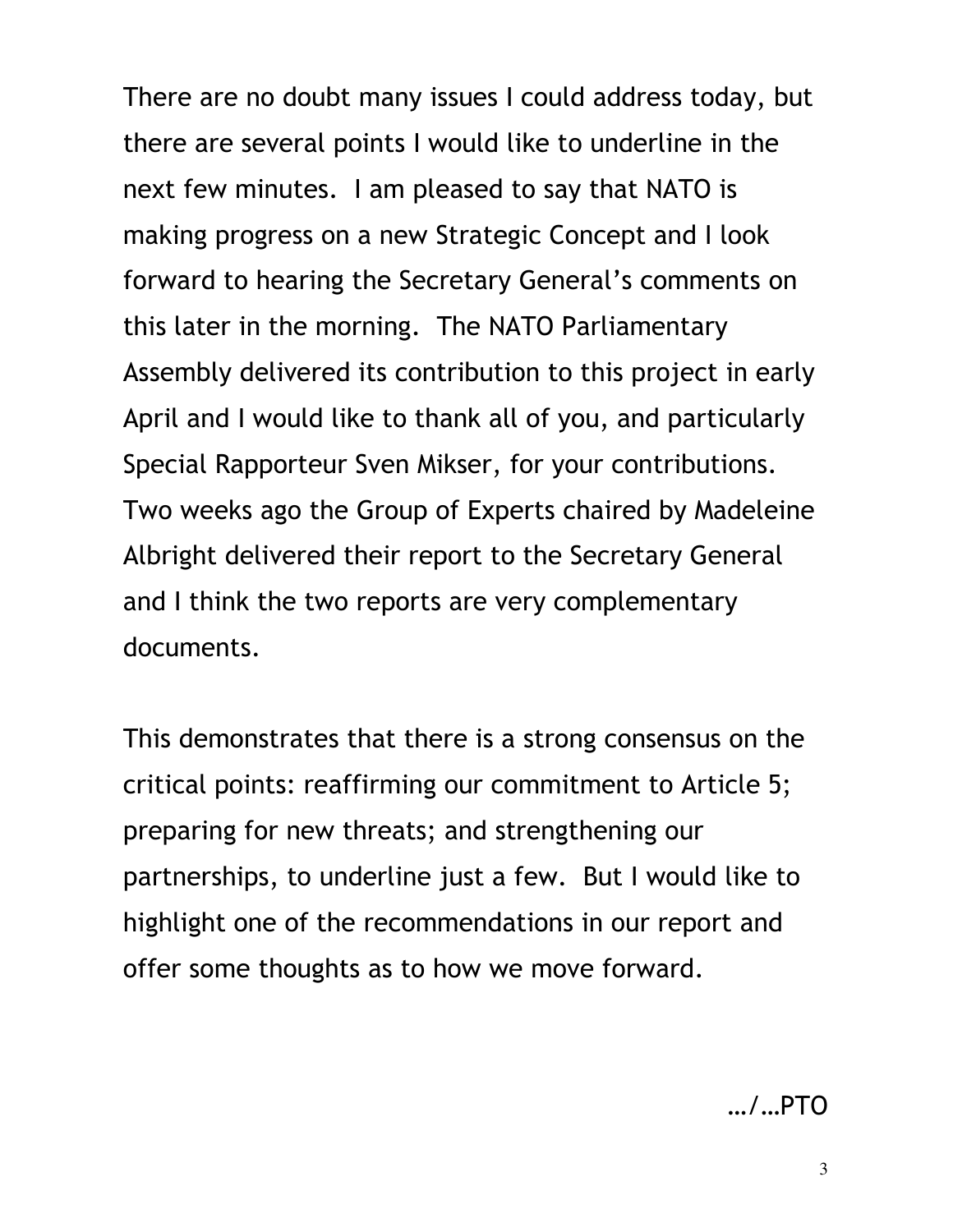One issue that deserves particular attention is the reform of NATO structures. We need to streamline our decisionmaking process. This applies to both the civilian and the military side of NATO. On the civilian side, there are many committees at NATO headquarters that could be combined or rationalized in a way that would make NATO a leaner and more efficient institution. I believe that the Secretary General would be able to act more efficiently if we could reduce the bureaucratic burden on him.

But even more significant than rationalizing our headquarters, we need to rationalize the military side of NATO, particularly in its mission in Afghanistan. Commanders on the ground need the ability to act quickly, get the materials they need, and respond to changing conditions on the ground.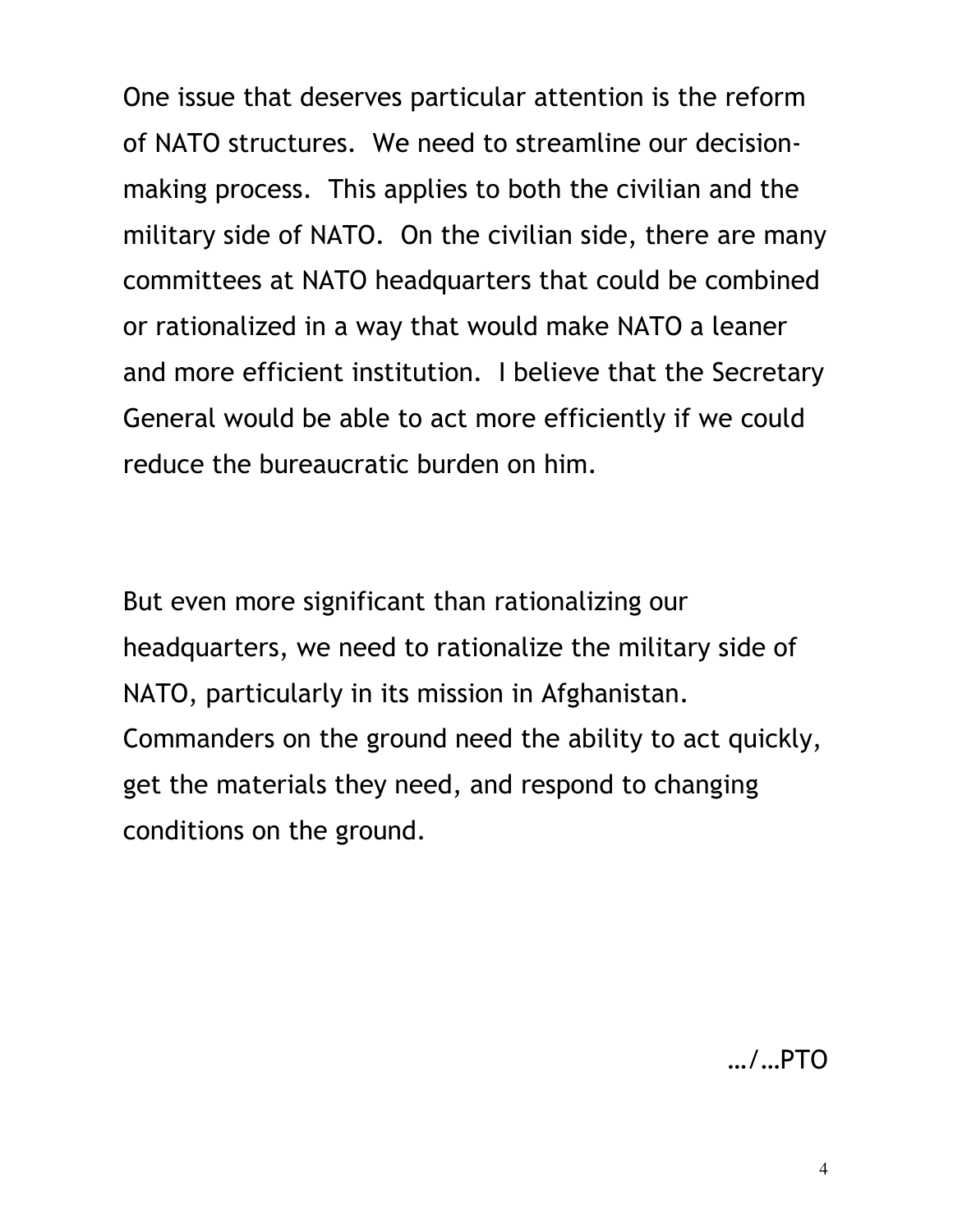I believe that we are on the right track in Afghanistan and that recent operations demonstrate the evolution of a true partnership between ISAF and the Afghan security forces. I should stop here to thank Minister of Defence Wardak for travelling to Riga from Afghanistan to give us his expert perspective on this issue and others that affect the longterm future of his country's security. This is a critical time in Afghanistan and this Assembly appreciates the opportunity to exchange views with him and learn more about the situation on the ground.

Afghans are increasingly taking the lead in operations and the ultimate measure of success is that they can take on more and more, leaving the international forces increasingly in the background. But the effective use of our forces there depends on being able to react to the needs of the Afghan people.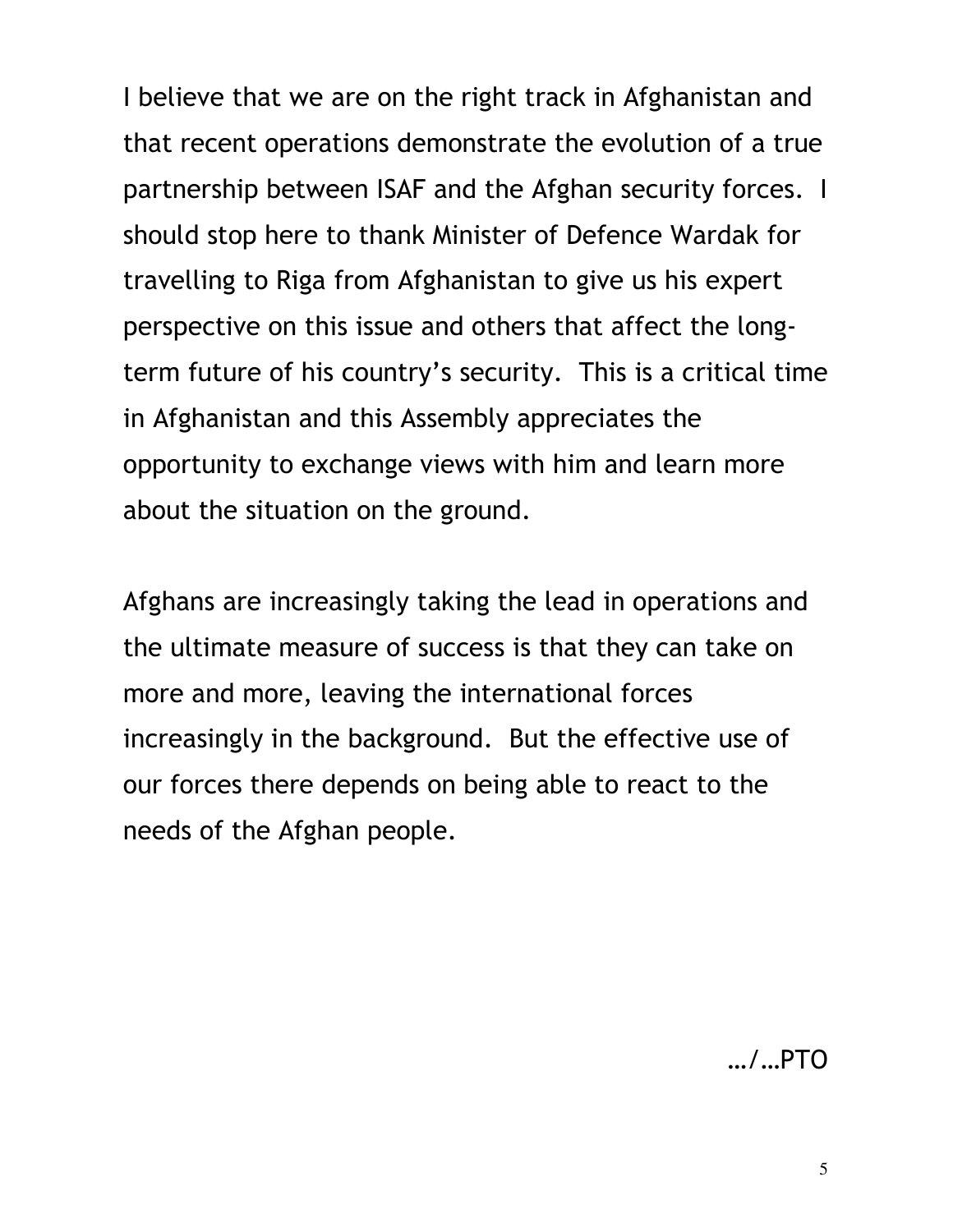We need to introduce this same level of efficiency and coordination in our civil reconstruction efforts in Afghanistan. Right now, there are a wide range of agencies and non-governmental organizations working on the ground to improve the well-being of the Afghan people. But these do not always work together for maximum efficiency. They must do so. We owe that much to our taxpayers and to the people of Afghanistan.

Introducing greater efficiency is imperative for NATO and will bring obvious benefits to the organization, but for parliamentarians there is another benefit that deserves particular emphasis: streamlining NATO will also have a positive effect on our public diplomacy efforts at home.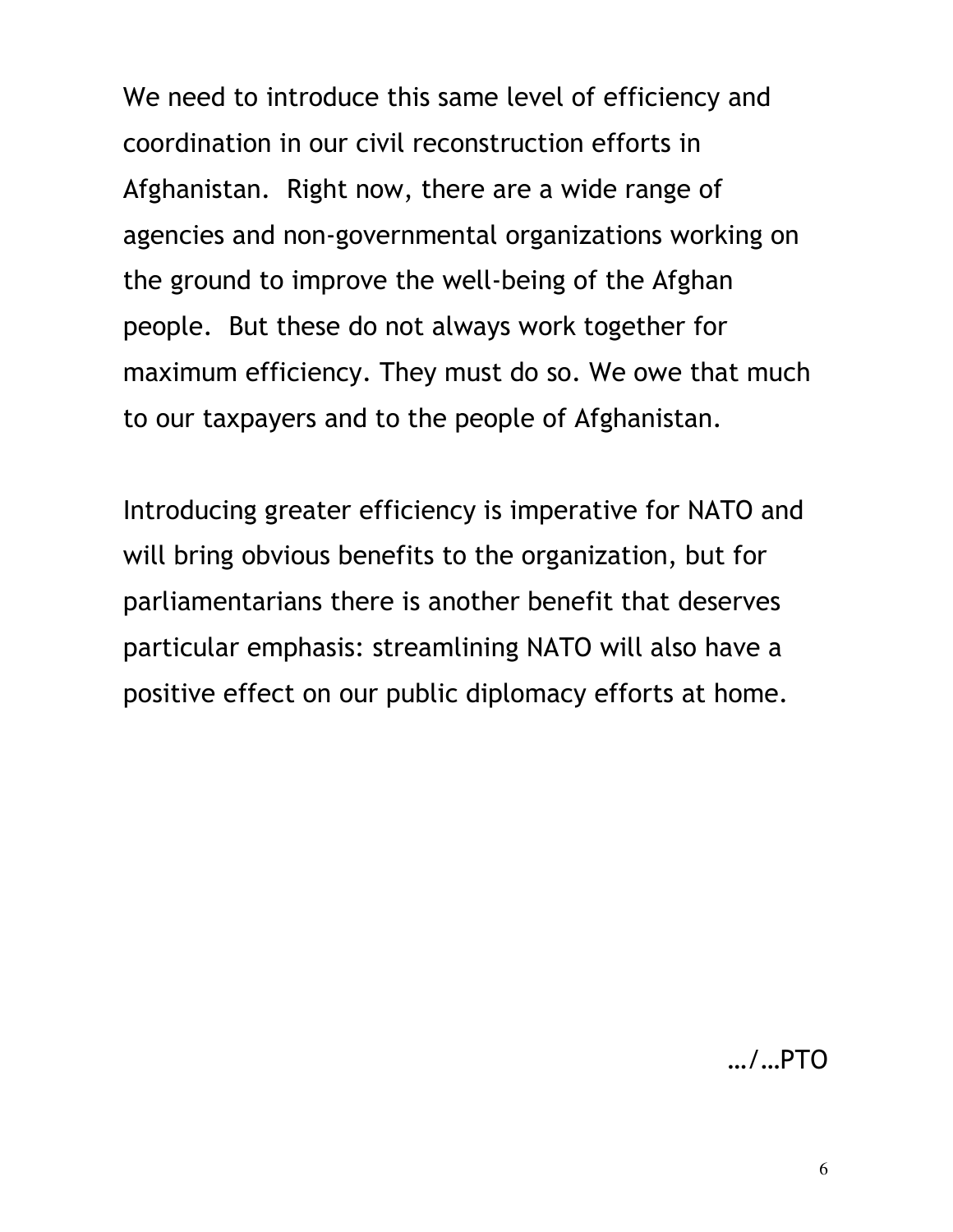We may have turned a corner in some ways since the economic downturn began in 2008, but as recent events have demonstrated, we are nowhere near a complete recovery. There are still multiple problems in the international financial system that could affect all of our countries and our citizens feel the burden. Many are unemployed, others have seen their pay and benefits reduced, but all feel some uncertainty and anxiety about the future.

In this environment, we need to show the citizens of this Alliance that they are getting value for their investment. But to make the strongest case to them, we must economize and rationalize to demonstrate that NATO is a lean and efficient organization. That will underpin our public diplomacy and make it easier for us to explain why this Alliance exists and why it deserves the people's support.